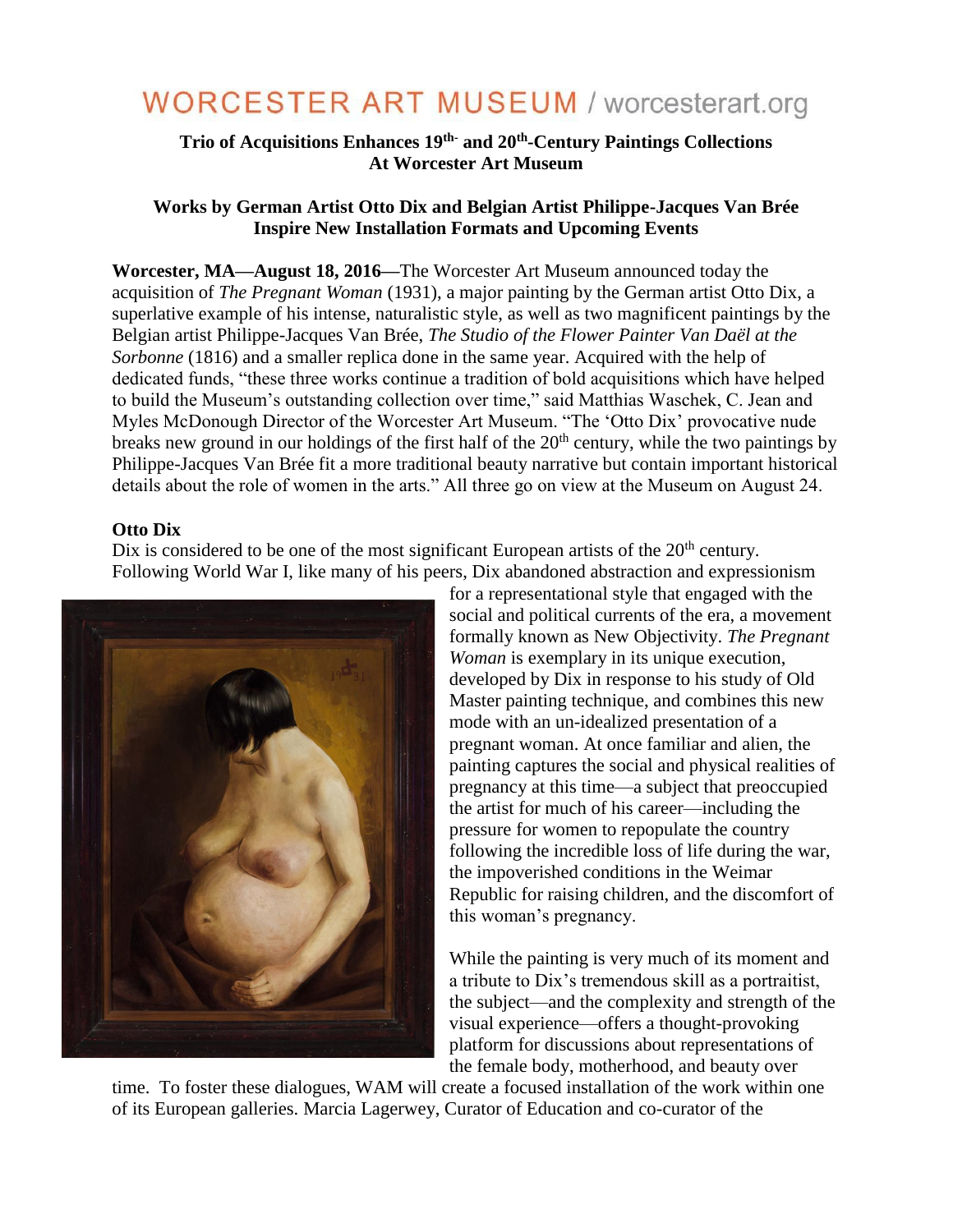installation of the Dix, said "As a woman, I empathize with the subject's vulnerability and discomfort in a late-stage pregnancy. But what makes this work particularly fascinating is the questions it elicits. We want to know who she is, why she is looking away, what she is thinking." The painting will be accompanied by texts delving into its historical context and artistic significance and symbolism—as well as other personal and contemporary perspectives on the work. Comfortable seating will encourage active and longer looking, engagement with didactic materials, and conversations among visitors.

#### **Phillippe-Jacques Van Brée**

The two paintings depict the studio of Jan Frans Van Dael, one of the most significant floral painters in France in the years around 1800. The larger canvas is Van Brée's masterpiece, and was shown at the Salon in Paris in 1817. The second iteration*,* more loosely painted, is a smaller replica, which Van Brée seems to have made for Van Dael as a gift, and which Van Dael kept in his possession until his death.

"Van Brée's paintings are breathtaking in their detail and utterly compelling in the way that they capture the subculture of Van Daël's remarkable studio, while offering remarkable insight into the work of painters in the early 1800s. As testaments to the accomplishment of female artists in the public arena, Van Brée's works also declare the significance of flower painting as an intellectual pursuit, with

roots in science, antiquity, and contemporary art," said Jon L. Seydl, Director of Curatorial Affairs and Curator of European Art. "Van Brée is a lesser known artist, who deserves much greater attention. His ability to combine the swiftness of a moment with broader historical detail speaks to his skill as an artist and offers a rare glimpse into studio practice."

The beautiful paintings, superb in their detail, are among the best examples



of Van Brée's work, and serve as remarkable documents of studio life in France at the time. The canvases capture an energetic scene of students at various levels of apprenticeship, creating new work and exchanging ideas. All of the artists are female, highlighting their active role as both amateur and professional painters. Marie-Caroline de Bourbon-Sicile, who had just married into the French royal family, is at the center, underscoring the importance of Van Daël's studio to Parisian cultural life in the wake of Napoleon's fall and the restoration of the Bourbon monarchy